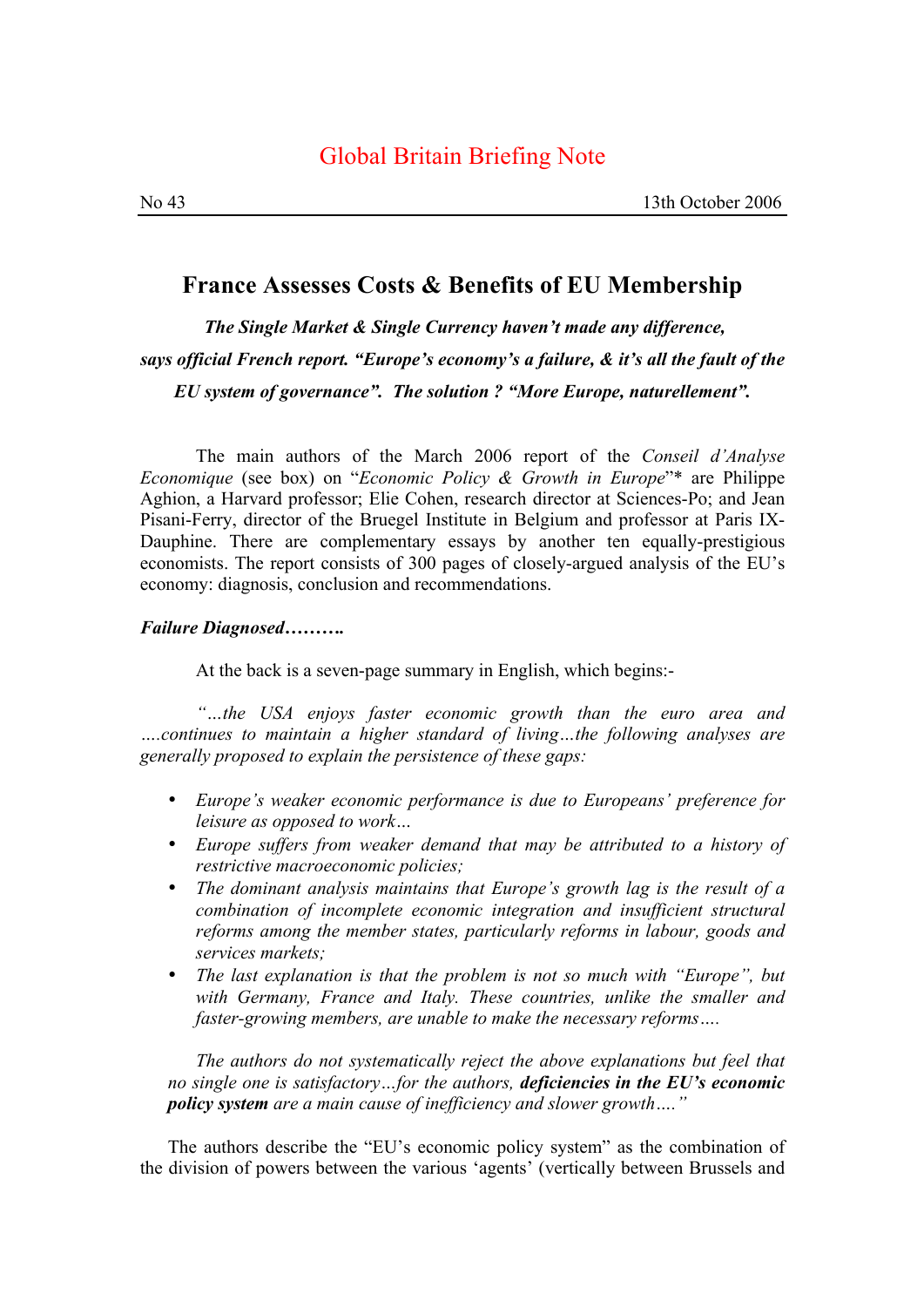the member states, horizontally between EU institutions); of the objectives assigned to each of the 'agents'; of the associated control mechanisms; of the procedures of coordination (or their absence) between 'agents'; and finally the recommendations or instructions or exhortations or signals that the economic policy leadership addresses to these 'agents' (page 25 of the main text). The economic principles on which the system is constructed, as well as the economic signals it emits, are "*dysfunctional*" (page 39).

The authors refer to the "*disturbing*" conclusions of recent OECD and IMF studies which point out that when it comes to market liberalisation, the EU has neither done more, nor moved faster, than other developed and less-developed countries (page 42). They conclude (page 63) that *"analysis of structural indicators for markets in goods, labour and capital do not suggest that EU membership has had a significant impact on the nature of or the speed at which reforms have been carried out. The EU has simply been part of a wider movement…"*

To return to the English summary:-

*"…no sudden burst in the trade of goods and services has been observed since the Single Act entered into effect in 1993, nor since the euro was introduced in 1999, as was seen [in North America] after the NAFTA agreement was signed in 1989. The price convergence that EU monetary union was supposed to bring also did not occur, and convergence even came to a standstill in 1999……The authors believe that these problems may largely be attributed to the EU's institutional shortcomings."*  ……*"Economic integration has stagnated and no longer promotes growth. The euro's creation has not produced the knock-on benefits expected.* 

On page 268, at the end of her chapter on "The effects of the euro on trade flows", Narcissa Balta (one of the ten complementary contributors to the report) observes ruefully that *"The actual experience of the euro is the opposite of that predicted by [monetary union] theory…… there is a [minor] positive impact of the euro on exports from non-member countries to the eurozone (but not in the other direction)…it's as if the euro has worked as a one-way valve".* (Incidentally, discussing trade data, she mentions the "Rotterdam [-Antwerp] Effect", confirming that this statistical distortion is not just a British concern.)

Concluding their diagnosis, the authors say (page 130): *"We are convinced that the situation we describe is perilous: the inability of the EU to revive the economy turns investment away from the continent; persistent under-employment and anaemic growth undermine social provision; and the combination of intractable economic problems, poorly-managed enlargement and a manifest exhaustion with community procedures all threaten to trigger a vicious circle which will unravel the*  acquis communautaire."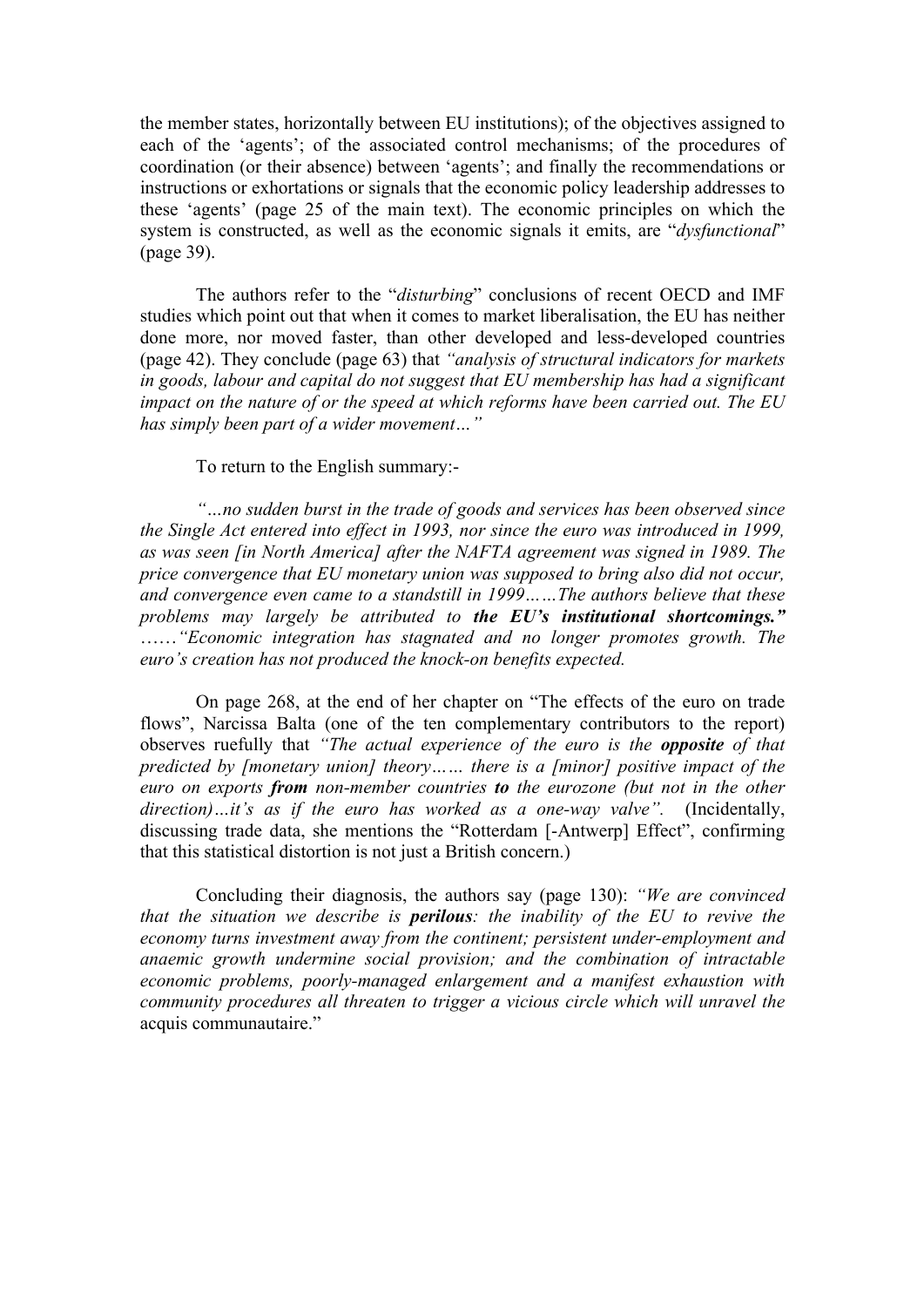## *…..but no cure in view*

Despite pinning the blame for the malady squarely on EU governance in its widest sense,

*"…the authors do not however recommend changing the current institutional framework since they feel that attempting institutional changes would be costly and not very realistic…"*

And, having brilliantly and conclusively exposed the cause of the EU's economic problems - the EU itself - the authors' solutions for the EU turn out to be even more EU.

Their recommendations are: more economic integration, (essentially "deepening" from Brussels); "reforming" the economic governance of the eurozone (essentially diluting its anti-inflation policies); and improving the interaction between "structural" policies and macroeconomic policies (essentially by creating yet more "coordinating" committees – pages 150 *et seq*).

One example: control of university education would be removed from member states and run by Brussels, under a "European Research Council", the objective being to "*promote the emergence of ten or twenty world-level teaching and research universities*" – financed of course by Brussels. [This could take some time: Harvard, the world's number one, is almost 400 years old; Cambridge, the world's number two, almost 800 years old. And, at page 171, the report points out that *"The former East Germany has been heavily subsidised for 15 years with no decisive impact on either its growth rate or its labour market,* bringing to mind Keynes' famous remark: "In the long term we'll all be dead".]

Some in the City may still not believe that Paris is genuinely determined to de-throne London from its pre-eminent position as *the* European financial centre. Let them inspect the evidence set out on page 164, where Philippe Herzog, a former French MEP and now professor at Paris-X Nanterre, discusses "*the risk* [sic !] *of a euro-atlantic ensemble dominated by New York and London"*, and poses the question, in all seriousness: "*Is London's quasi-monopoly of financial services good for growth in Europe ?"* 

\**Politique Economique et Croissance en Europe*, Aghion, Cohen, Pisani-Ferry, ISBN: 2-11-006149-9, March 2006, available in pdf at www.cae.gouv.fr . Available as a paperback from : La Documentation française, 29-31 quai Voltaire, 75344 Paris Cedex 07, Tel : 00 33 1 40 15 72 30 www.ladocumentationfrancaise.fr.